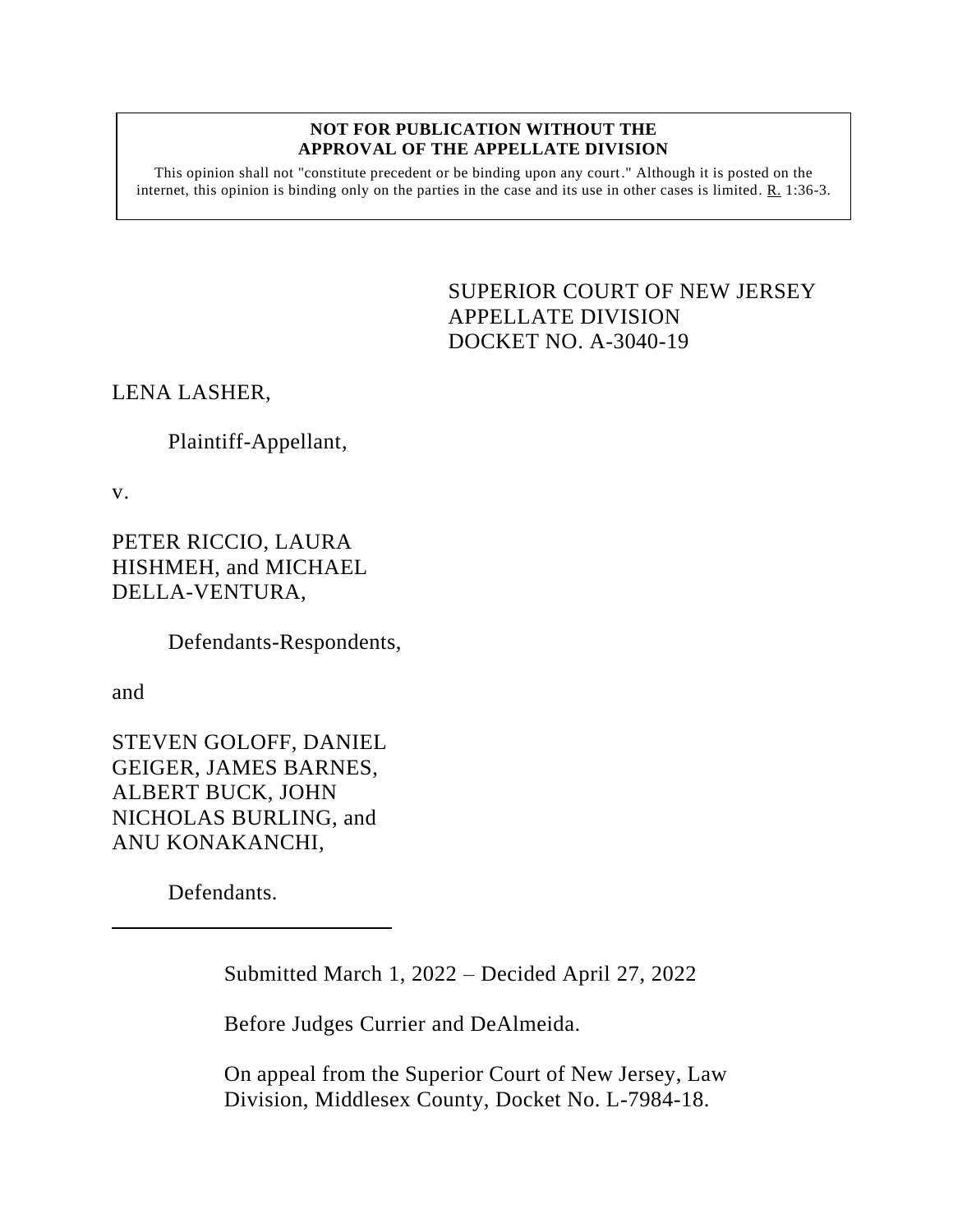Lena Lasher, appellant pro se.

Michael Della-Ventura and Peter Riccio, respondents pro se.

Koerner & Crane, LLC, attorneys for respondent Laura Hishmeh (Howard D. Crane, on the brief).

PER CURIAM

Plaintiff appeals from several February 10, 2020 trial court orders that: (1) denied reconsideration of an earlier order dismissing her complaint as to defendant Hishmeh; (2) denied her motion to reinstate her complaint against defendants Della-Ventura and Riccio; and (3) granted Della-Ventura's and Riccio's motion to dismiss the complaint with prejudice. After reviewing the orders for an abuse of discretion, and finding none, we affirm.

Plaintiff, a licensed pharmacist, was charged in a federal indictment for selling misbranded prescription drugs, mail and wire fraud, and conspiracy. A jury found her guilty of the charges and she was sentenced to three years in federal prison. The convictions were affirmed.

When plaintiff was released from prison, she instituted suit against the defendants in a May 2016 complaint. Pertinent to this appeal are defendants Laura Hishmeh, the bookkeeper for the pharmacy, and licensed pharmacists Michael Della-Ventura and Peter Riccio.

2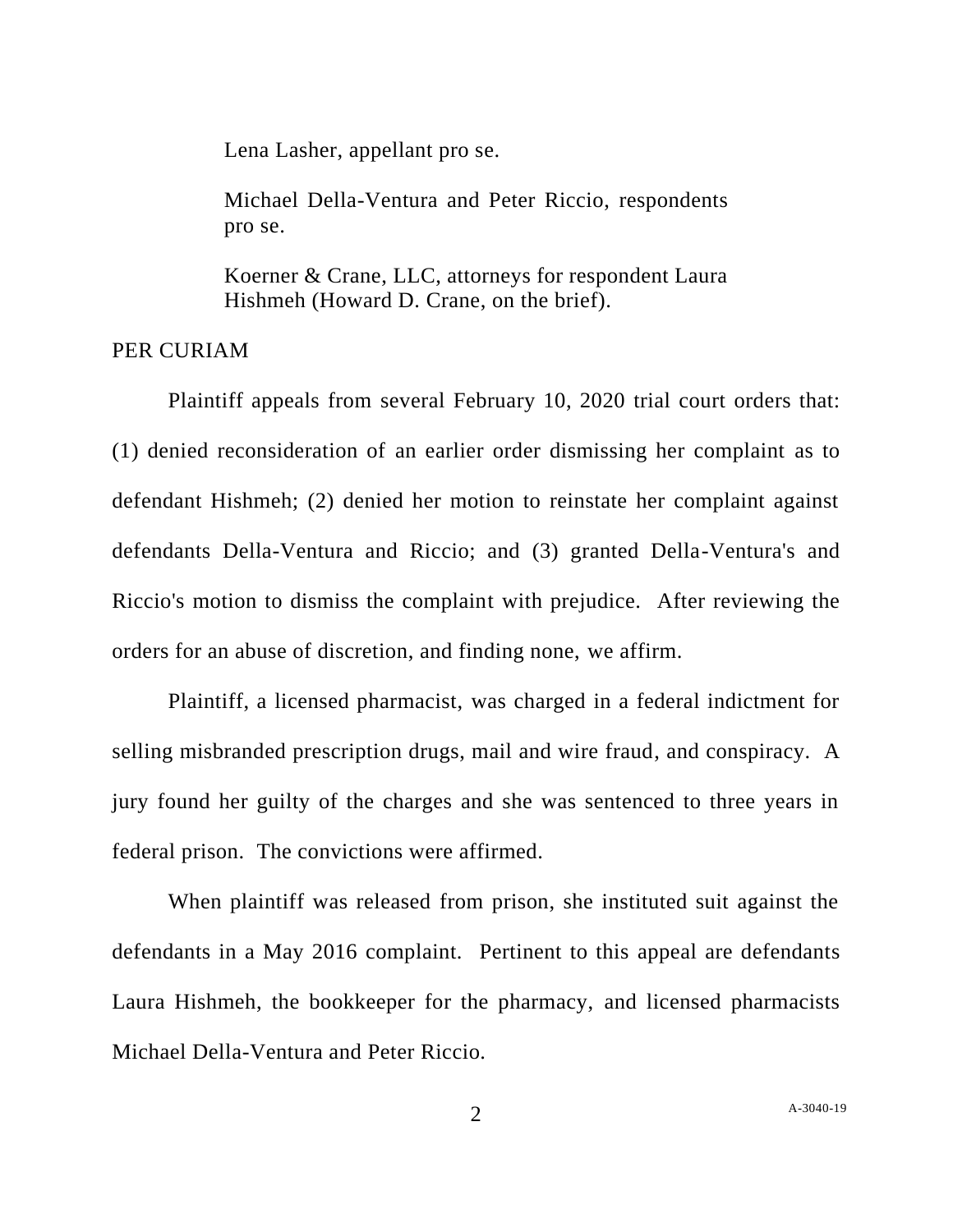After plaintiff failed to provide discovery regarding her claims against Hishmeh, the 2016 complaint was initially dismissed without prejudice and then was dismissed with prejudice in June 2017.

Plaintiff filed a new complaint in 2018, amended in 2019 (the 2019 complaint), that alleged the same claims against Hishmeh arising out of the same facts as the earlier complaint. The trial court dismissed the complaint with prejudice and denied reconsideration of its order. We discern no reason to disturb the trial court's orders.

As we stated in Albarran v. Lukas, 276 N.J. Super. 91, 95 (App. Div. 1994), "when the time and notice requirements of R[ule] 4:23-5 have been satisfied and an order dismissing the case with prejudice is entered, that dismissal constitutes an adjudication on the merits."

Plaintiff did not move for reconsideration of the June 2017 order dismissing the 2016 complaint with prejudice. She did not move to vacate the final order under Rule 4:50-1. Nor did she appeal the dismissal of the complaint. Plaintiff cannot renew her claims in a subsequent complaint.

As to the remaining defendants, although plaintiff sued Della-Ventura and Riccio in the 2016 complaint, they were never served with the complaint and the case against them was dismissed under Rule 1:13-7 for lack of prosecution in

3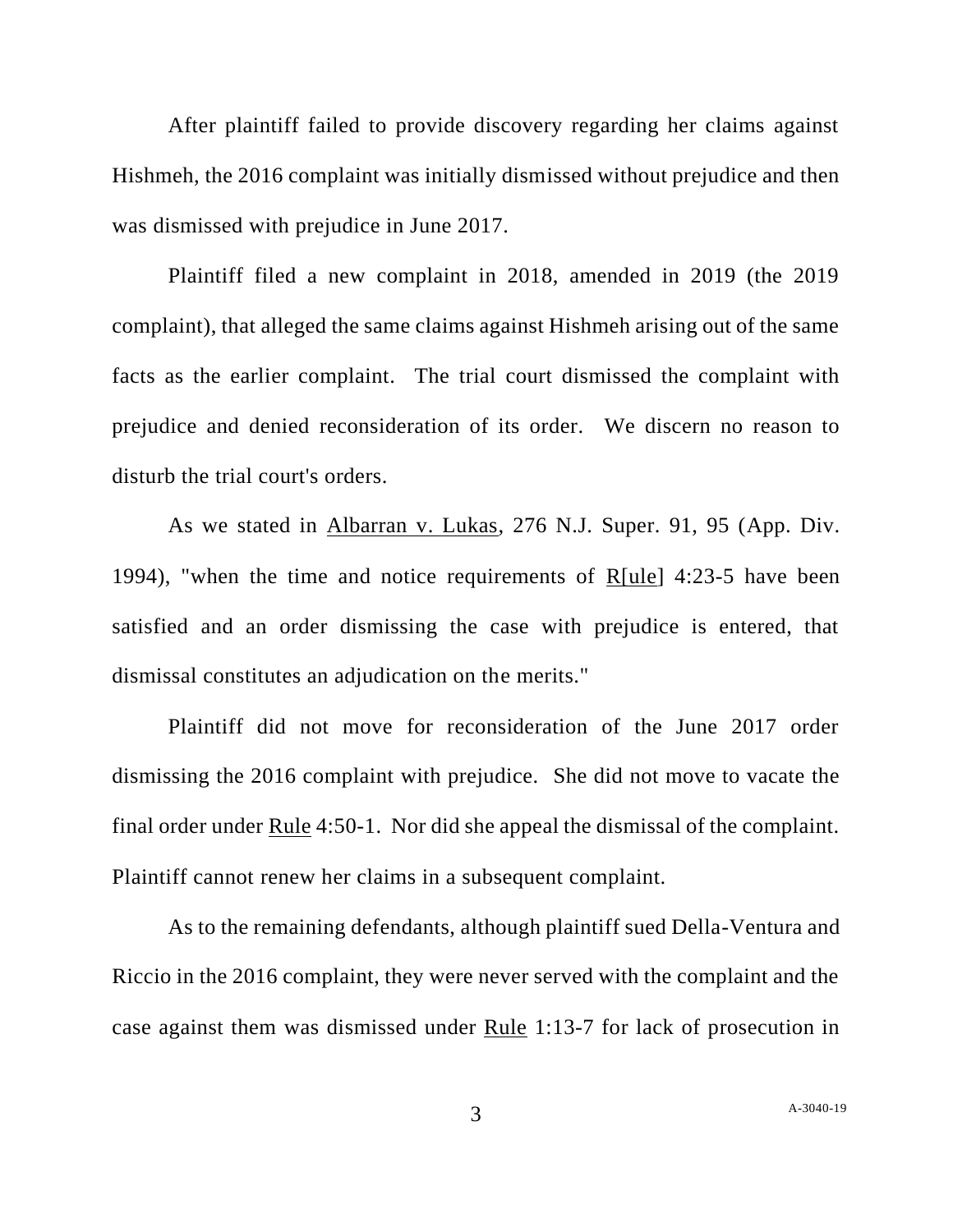November 2016. After plaintiff filed her amended 2019 complaint, she moved to reinstate the 2016 complaint as to defendants Della-Ventura and Riccio. Those defendants opposed the reinstatement motion and cross-moved for a dismissal of the 2019 complaint with prejudice because it alleged the same claims arising out of the same facts as the 2016 complaint. The court denied the motion to reinstate the 2016 complaint and granted defendants' motion to dismiss the 2019 complaint with prejudice under the February 10, 2020 order.

The 2016 complaint was dismissed as to defendants Della-Ventura and Riccio under Rule 1:13-7 for plaintiff's failure to prosecute her claims. In order to reinstate her complaint, plaintiff had to show good cause to vacate the dismissal. R. 1:13-7 ("After dismissal, . . . plaintiff shall move on good cause shown for vacation of the dismissal."). Plaintiff's motion to reinstate the complaint was filed almost three years after the 2016 dismissal. And she did not demonstrate good cause for her failure to move for reinstatement sooner. We discern no error in the court's orders denying plaintiff's motion to reinstate the 2016 complaint and dismissing the 2019 complaint with prejudice as to defendants Della-Ventura and Riccio.